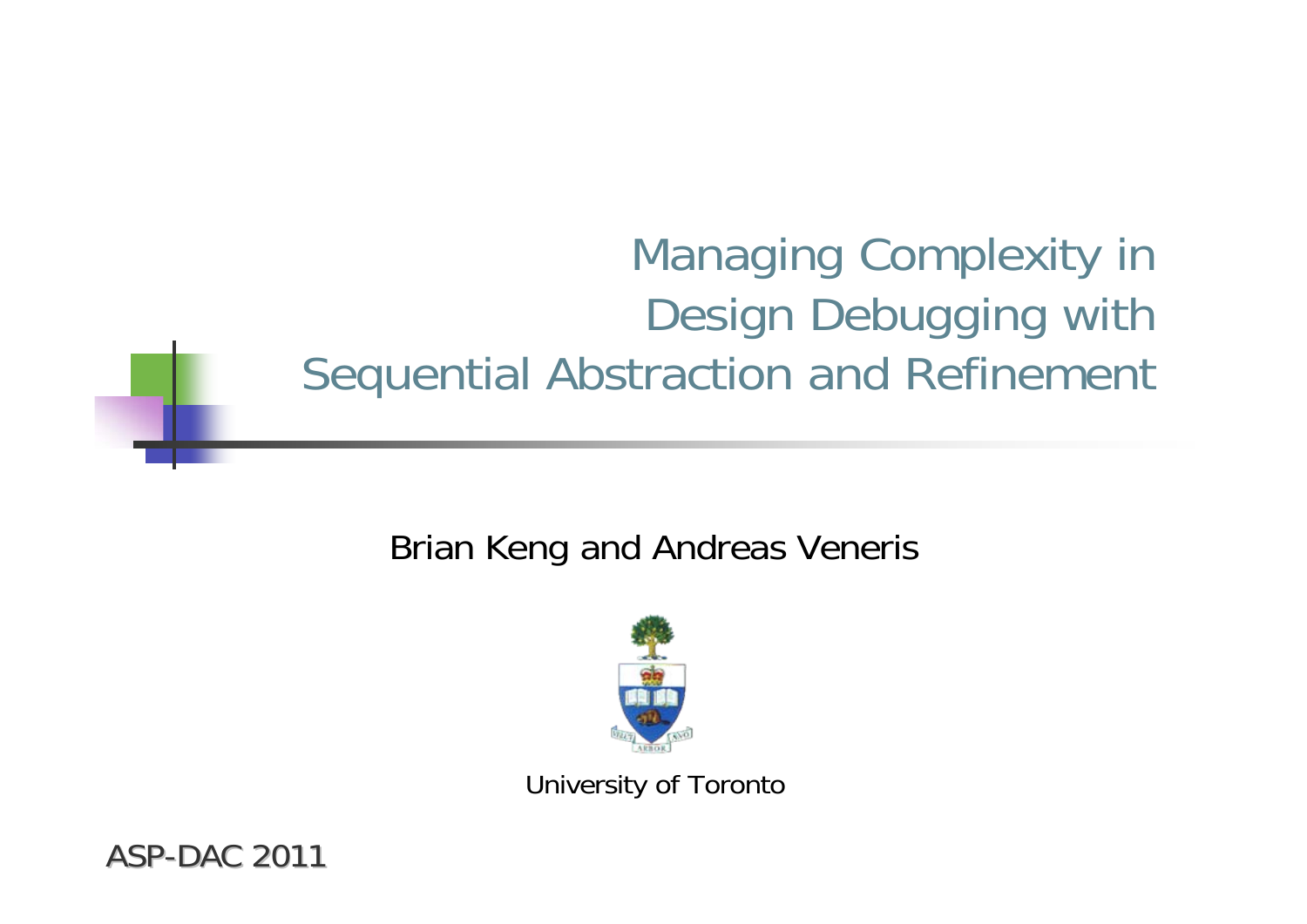- Г Functional Verification and Debug are *major* problems
	- Exponentially more costly to find bugs in silicon
	- Functional errors responsible for over 60% of re-spins
	- **Trend: Two verification engineers** per single designer!
- F. What's the biggest bottleneck?
	- **Debug**: Takes up to 60% of total verification time

**Time Spent in** Design vs. **Verification** 



Design  $\blacksquare$  Verification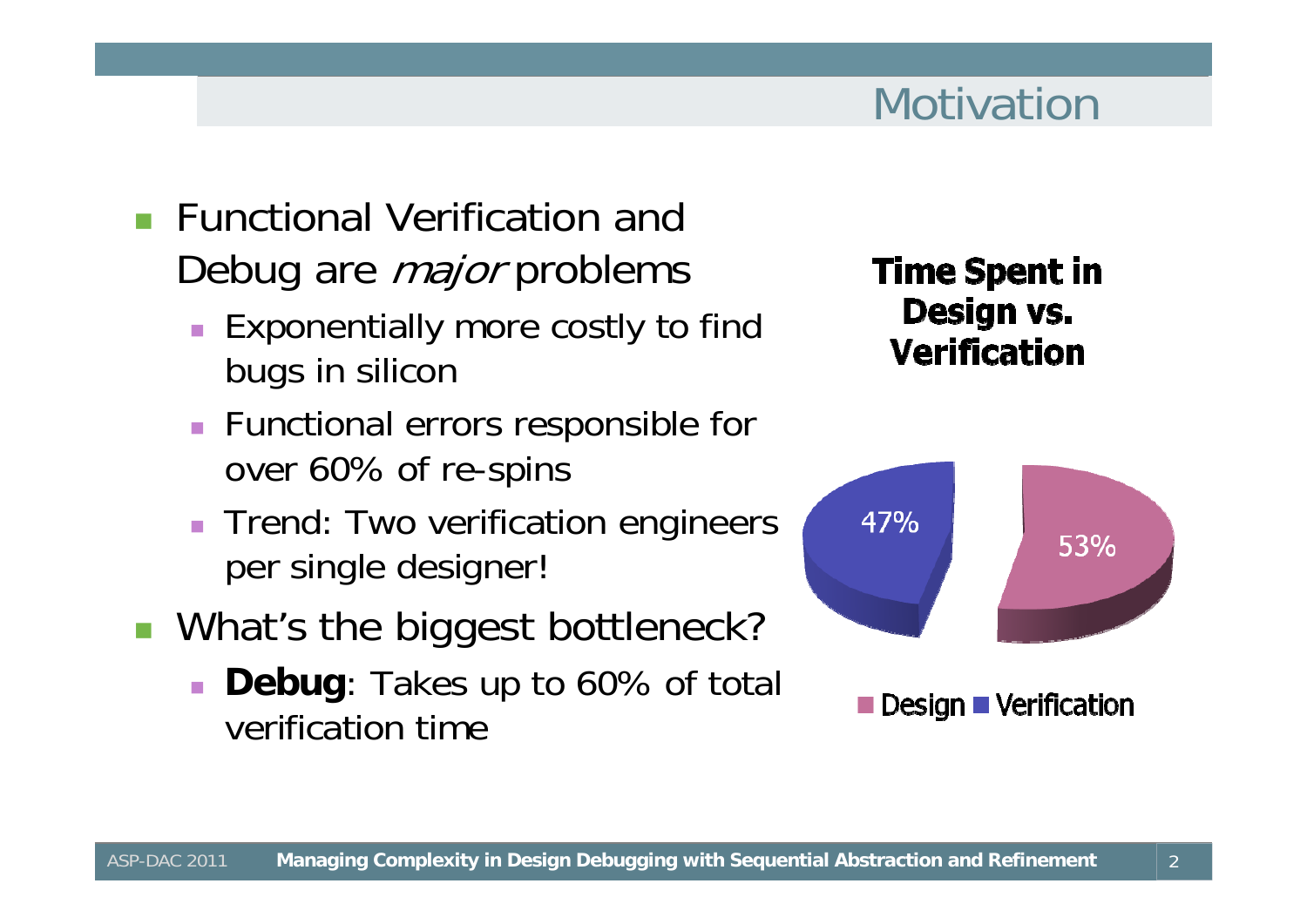# The Debugging Bottleneck

#### **Functional Debug**

- **Localize errors detected** during verification
- Bottleneck:
	- **Manual process**
	- **Designs are getting** bigger and more complex
	- Consumes 5-7 months of design time per cycle
- **How do we address it?**

**Automation!**

```
always @ (*) begin
always @ (*) begin
    if(reset)
if(reset)
        rd6[0:31] <= 32'b0;
rd6[0:31] <= 32'b0;
    else if(read_active_6)
else if(read_active_6)
        rd6[0:31] <= do_6[0:31];
rd6[0:31] <= do_6[0:31];
    else if(rck_6)
else if(rck_6)
        // bug orig: {32{1'b1}};
// bug orig: {32{1'b1}};
        rd6[0:31] <= 32'b1 ;
rd6[0:31] <= 32'b1 ;
endend......
```
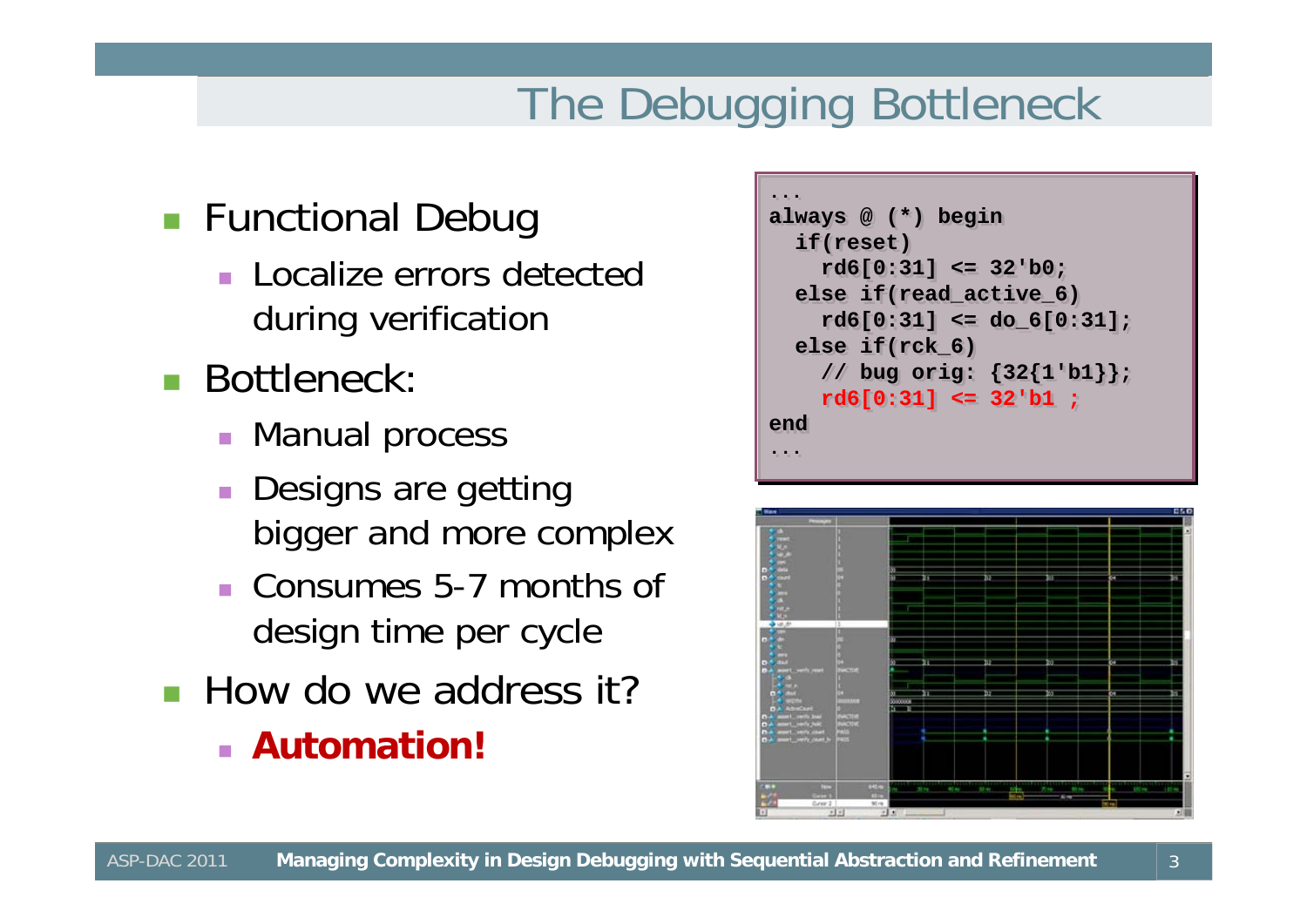## Automating Debug

4

#### **Automated Debugging**

 $\overline{\phantom{a}}$ Automatically locate places (i.e. *suspects*) in RTL that could fix failure

#### **Algorithms**

Simulation-based, BDD-based, SAT-based etc.

Complexity = (design size  $*$  # cycles)  $*$  errors

- **How can these factors be managed for:** 
	- **Larger circuits?**
	- $\overline{\phantom{a}}$ Longer traces?
	- $\mathcal{L}_{\mathcal{A}}$ Multiple Errors?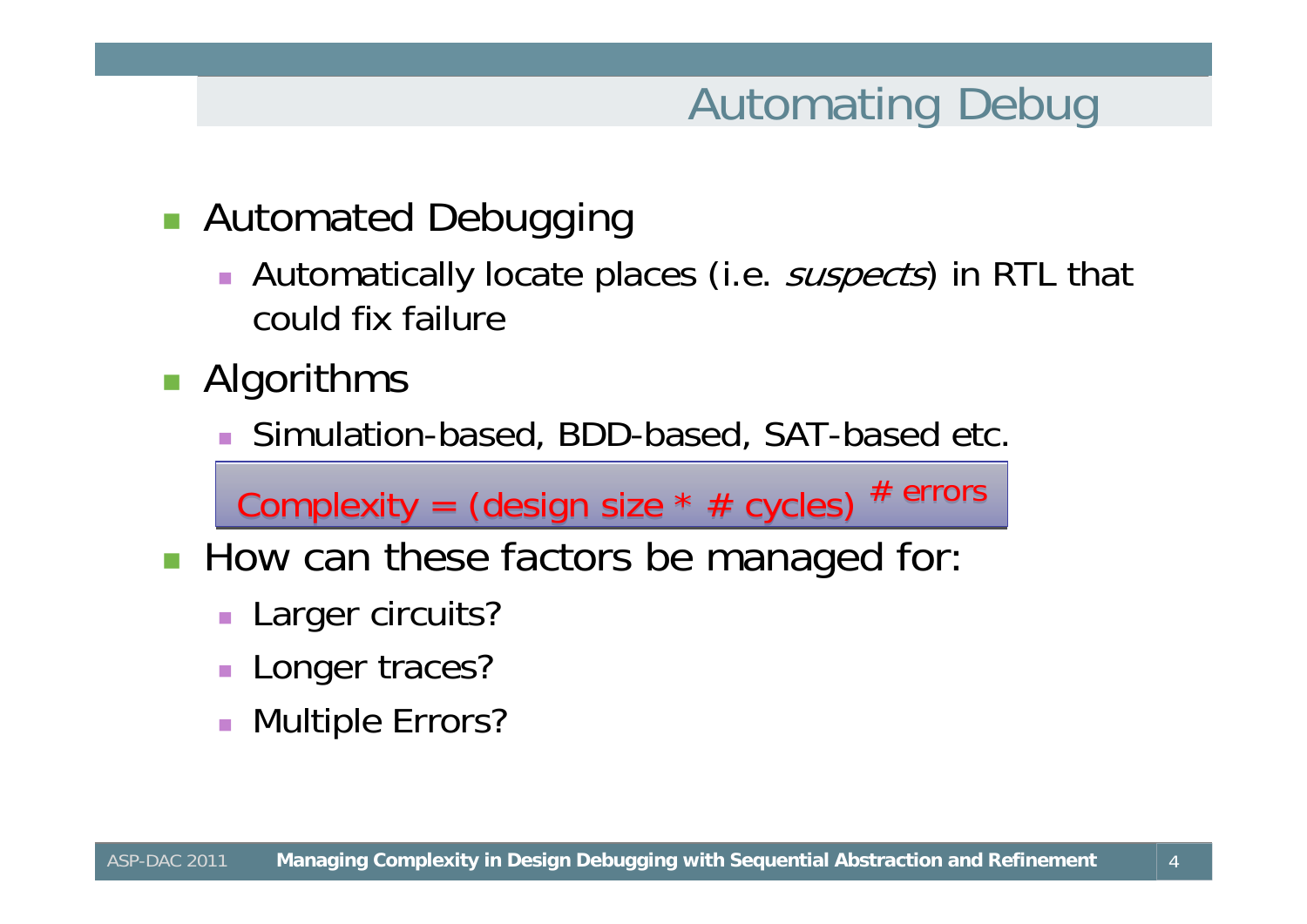#### Previous Work and Contributions

|                                   | <b>Previous Work</b><br>[Safarpour et al.,<br><b>TCAD09]</b> | <b>Contributions</b>                                             |  |
|-----------------------------------|--------------------------------------------------------------|------------------------------------------------------------------|--|
| <b>Abstraction</b>                | • Simulated values<br>(Neither over/under-<br>approximation) | • Simulated values to<br>generate an under-<br>approximate model |  |
| <b>Refinement</b>                 | • Solutions for module<br>refinement                         | • UNSAT cores for time<br>+ module refinement                    |  |
| <b>Solutions</b>                  | • Over-approximation<br>of solutions                         | • Exact solutions                                                |  |
| <b>Error</b><br><b>Complexity</b> | • Requires increased<br>error complexity                     | • No increased error<br>complexity                               |  |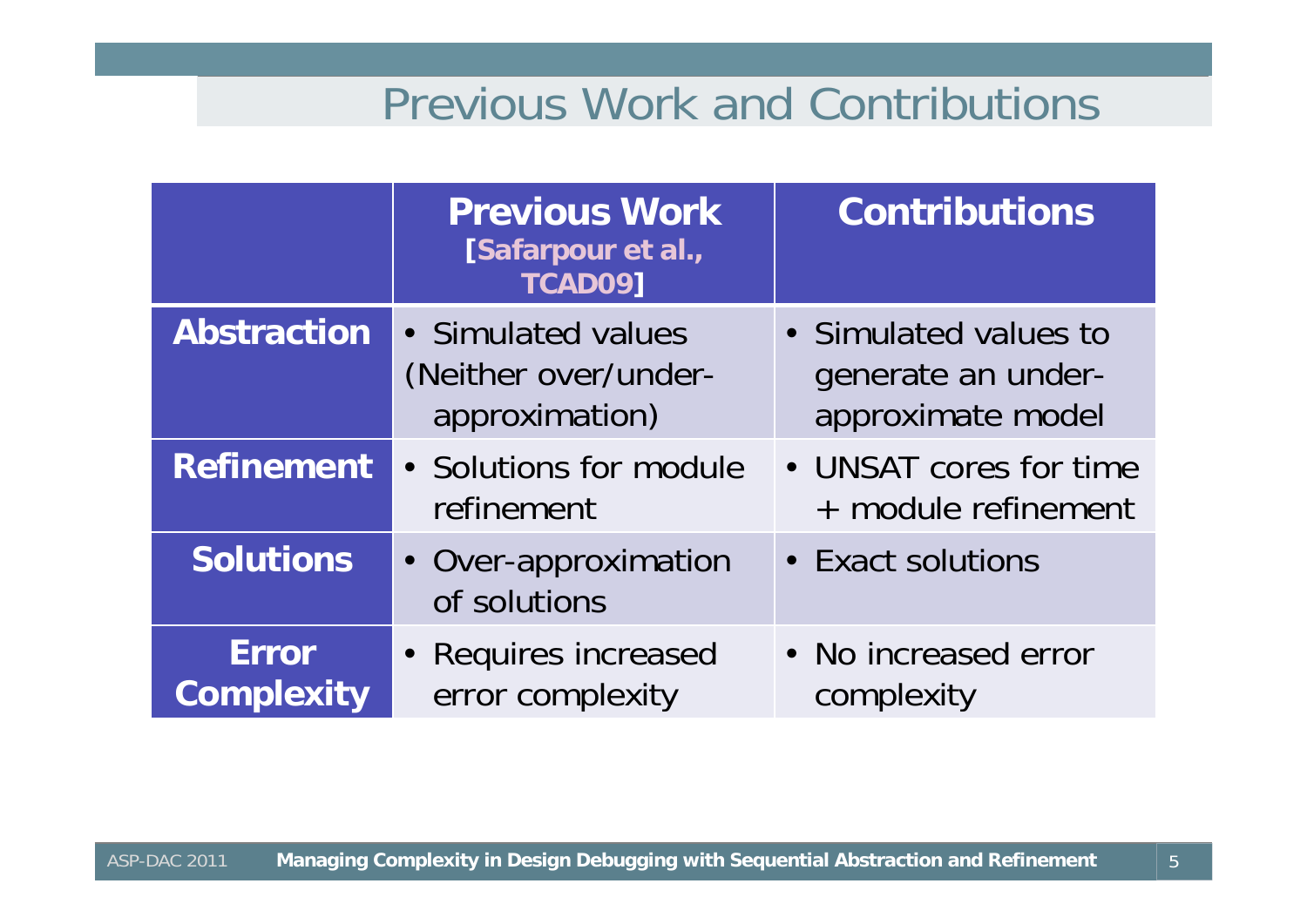### **Outline**

#### $\mathbb{R}^3$ **Background**

- **Automated Debugging**
- SAT-based Debugging
- UNSAT Cores
- ■ Sequential Abstraction and Refinement
- **Experiments**
- Conclusion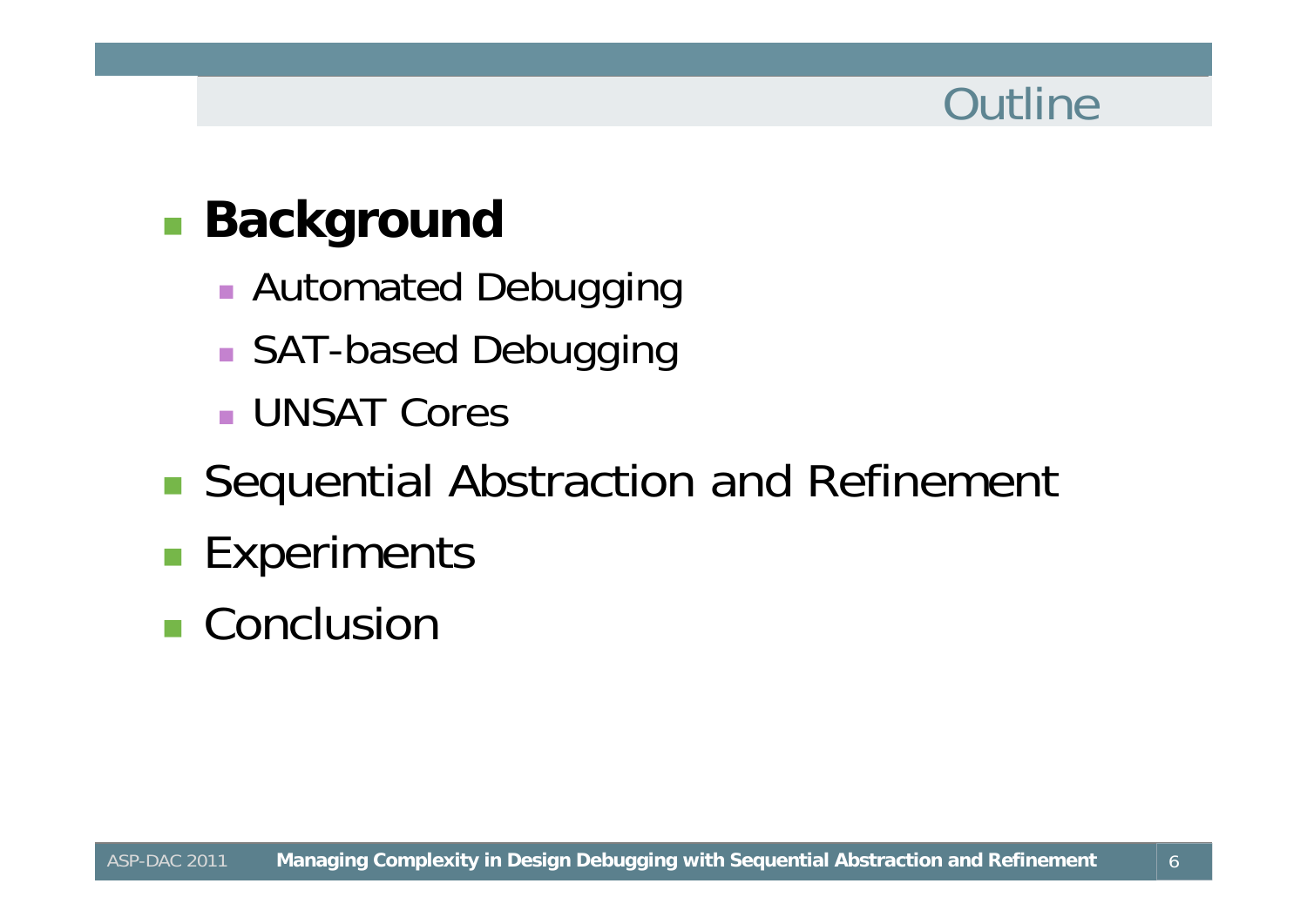# Automated Debugging

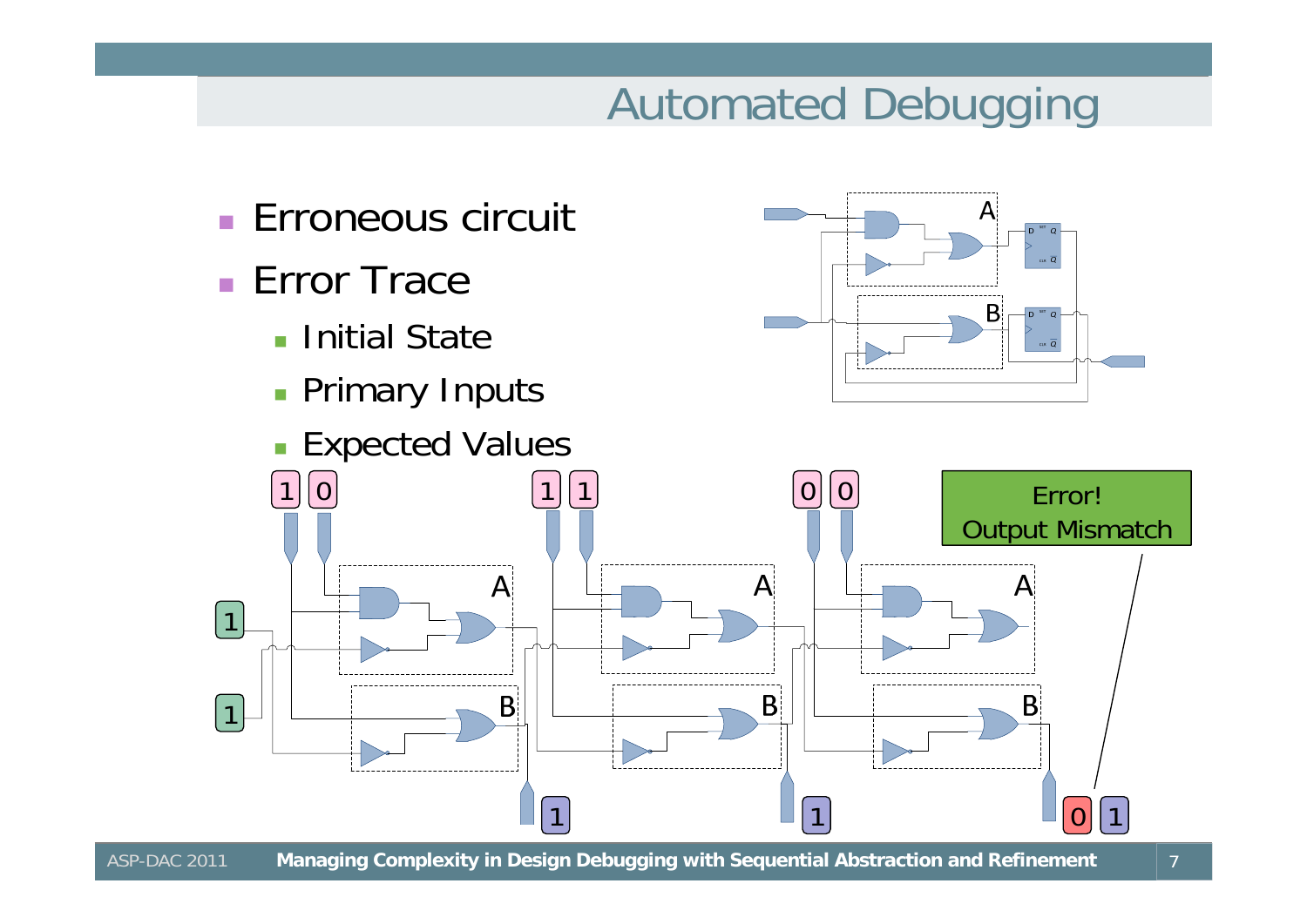# SAT-based Debugging

#### [Smith, et. al TCAD '05]

- 1) Unroll
- m. 2) Error models (e.g. muxes)

SAT when N=1  
{
$$
e_0
$$
=1,  $e_2$ =1,  $e_3$ =1,  $e_4$ =1}

- F 3) Constrain initial state, inputs, expected outputs
- 4) Constrain number of errors (error cardinality, N)

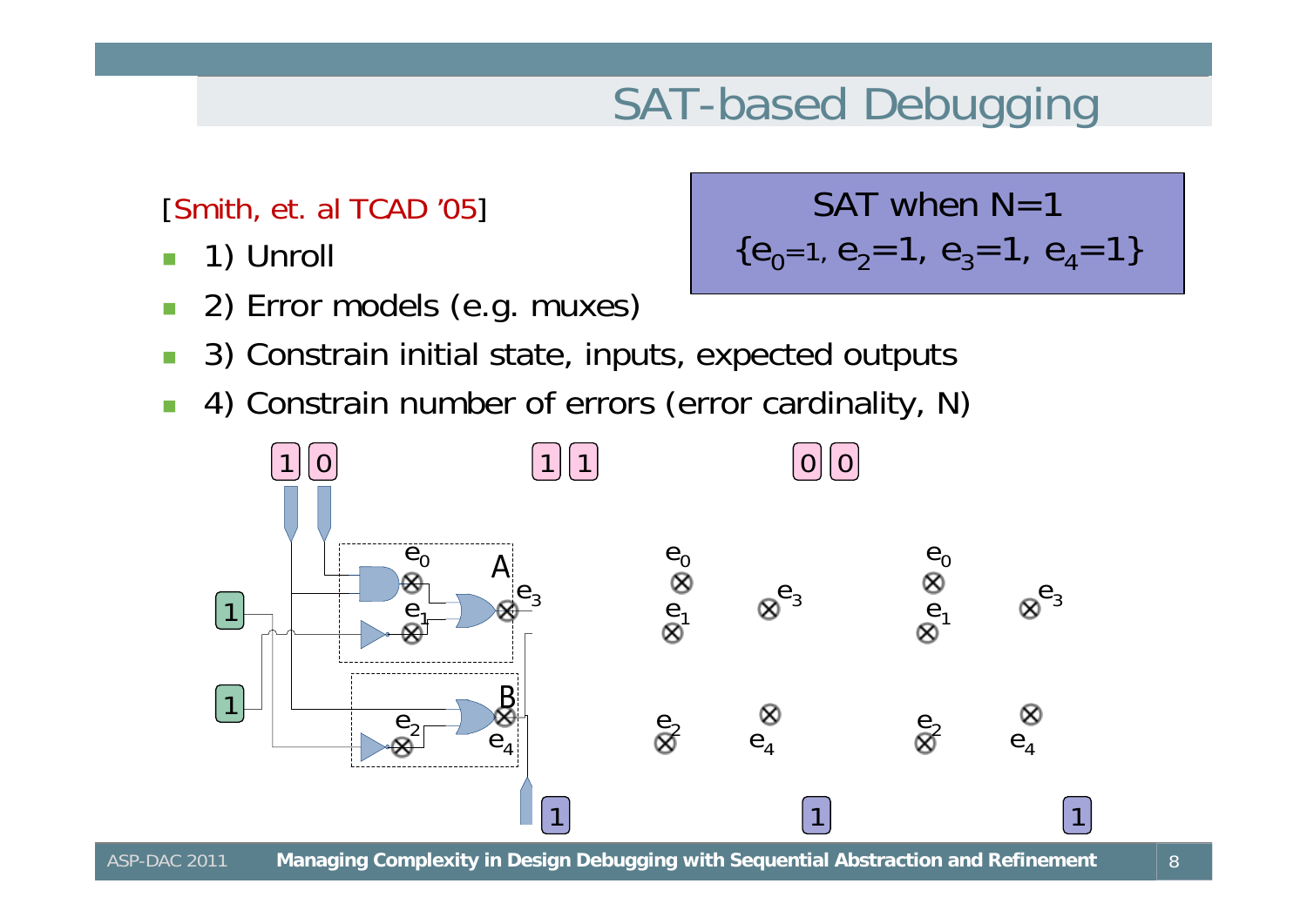#### UNSAT Cores

This path will

#### ■ UNSAT Cores

- Subset of clauses that are unsatisfiable
- **Proof of unsatisfiability**

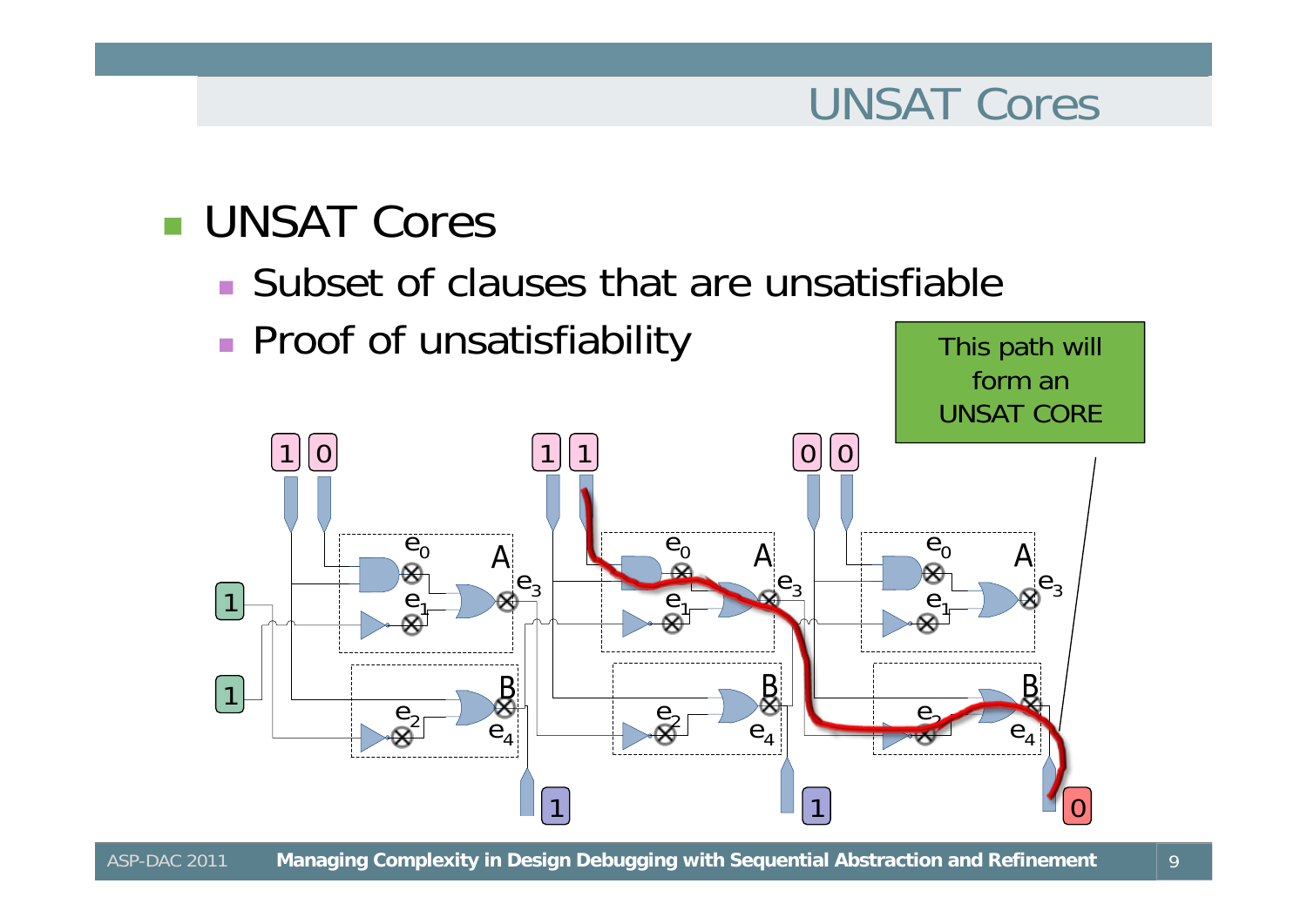## **Outline**

10

#### $\mathcal{L}_{\mathcal{A}}$ Background

#### $\mathcal{L}_{\mathcal{A}}$ **Sequential Abstraction and Refinement**

- **D** Overall Algorithm
- $\blacksquare$ Abstraction
- $\mathbf{r}$ Module Refinement
- $\overline{\phantom{a}}$ Sequential Refinement
- $\blacksquare$ Comparison to Previous Work
- $\mathcal{L}^{\mathcal{A}}$ **Experiments**
- Conclusion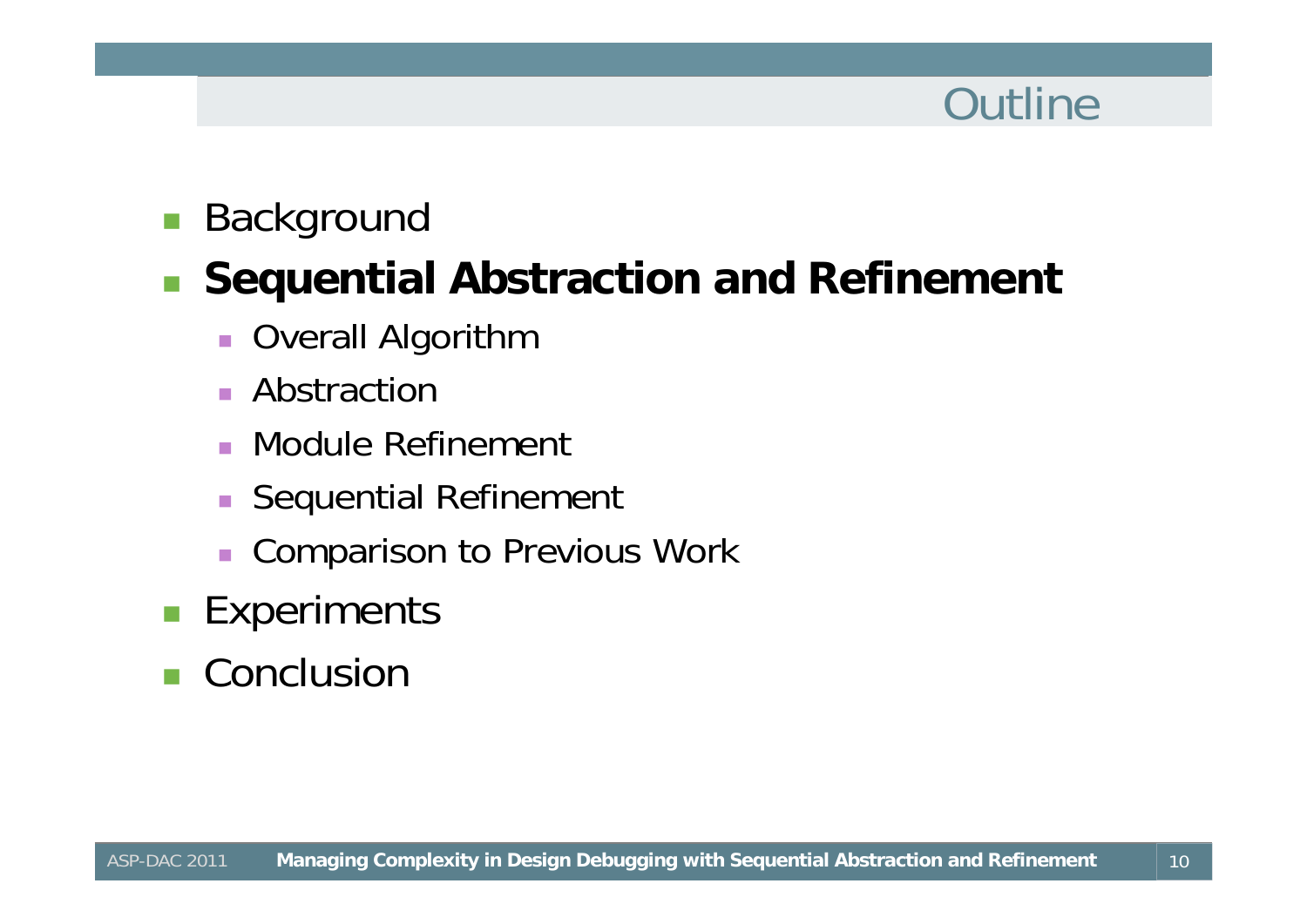## Overall Algorithm

- 1.Generate initial abstract model
- 2.Solve abstract model
- 3. Analyze UNSAT core:
	- 1.Exit if UNSAT core has no abstract clauses
	- 2.Refine using UNSAT core, repeat step 2

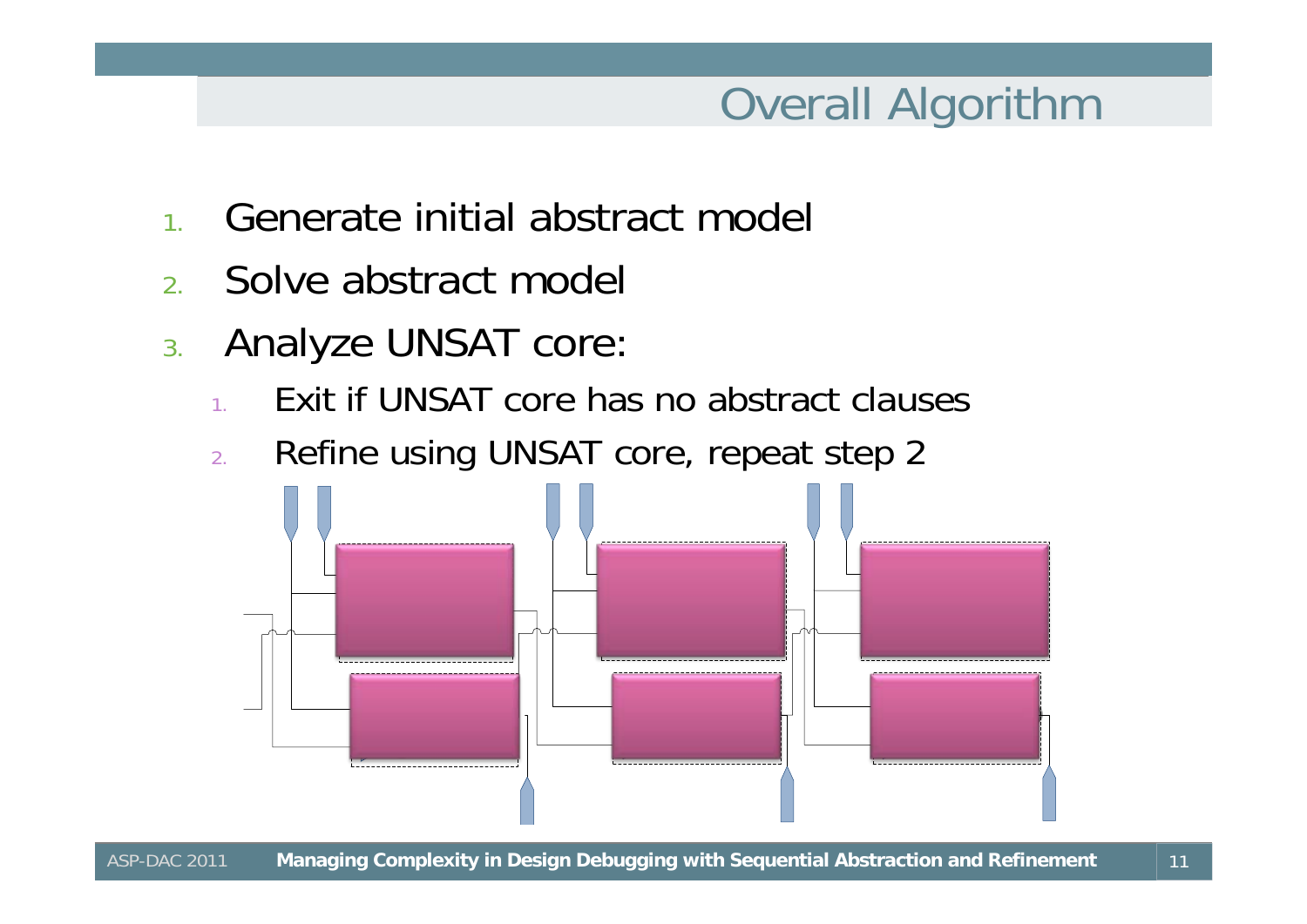## Abstraction

12

#### **Abstraction:**

- **Replace module constraints in SAT instance** with their simulated input/output values
	- Reduce size of SAT instance (design size)
	- **Smaller run-time/memory**
- Abstract instance finds a subset of the suspects of the original SAT instance (Under-approximation)
	- **Property holds even after refinement**
	- **No need to find previous found solutions**
	- **Incremental solving**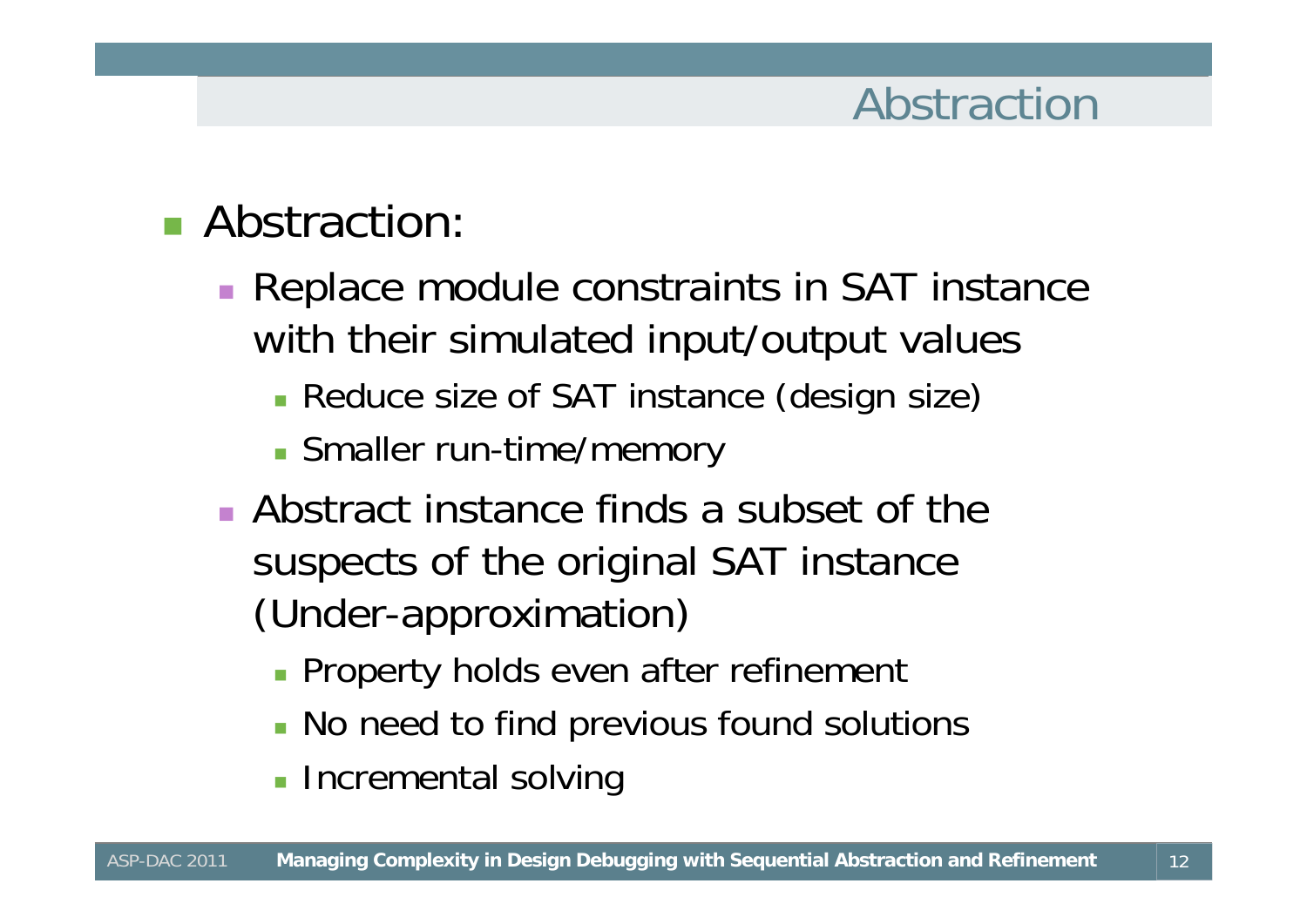### Abstraction Example

UNSAT

**Replace module constraints with simulated** input/output values **Trivially** 

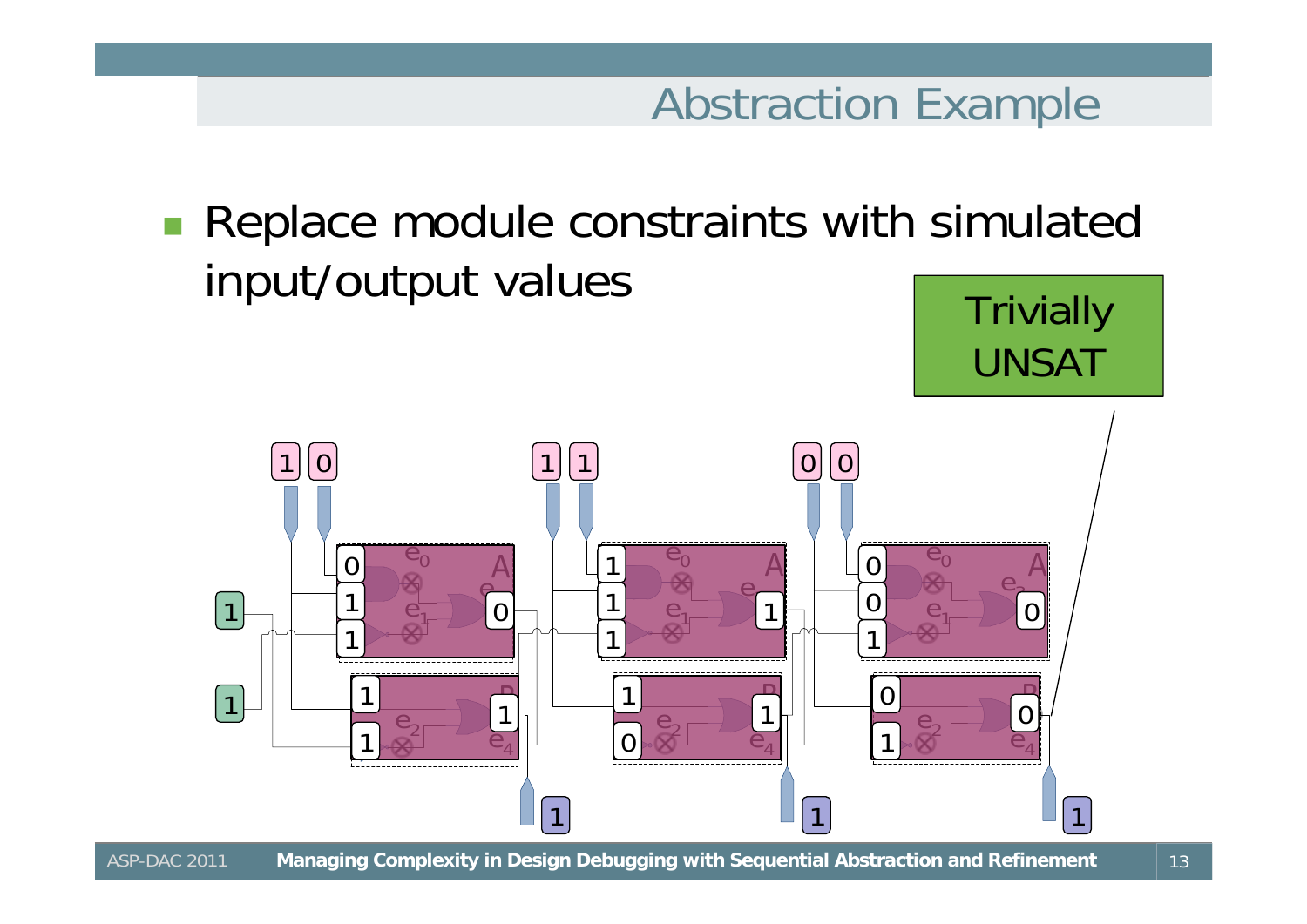## Module Refinement

14

#### $\mathcal{L}_{\mathcal{A}}$ Refinement

- Use UNSAT core to determine which modules to refine
- **IF In next iteration, do not replace module constraints** with simulated values
- **Allows for refinement with the same error cardinality**

#### $\blacksquare$  Exit condition:

- ٠ When UNSAT core does not contain any abstract input/output values
- **Complete set of solutions without refining entire** problem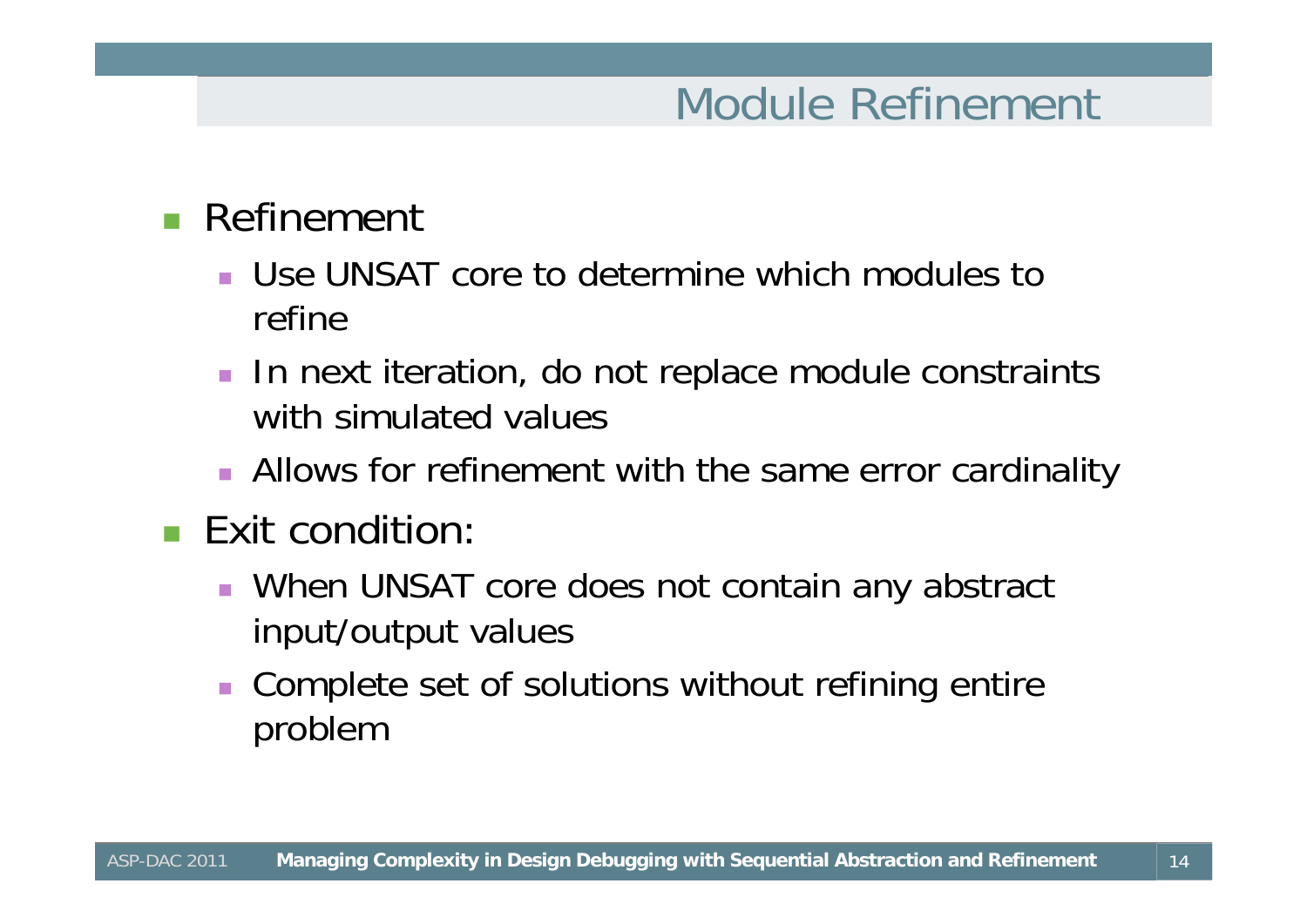#### Module Refinement Example

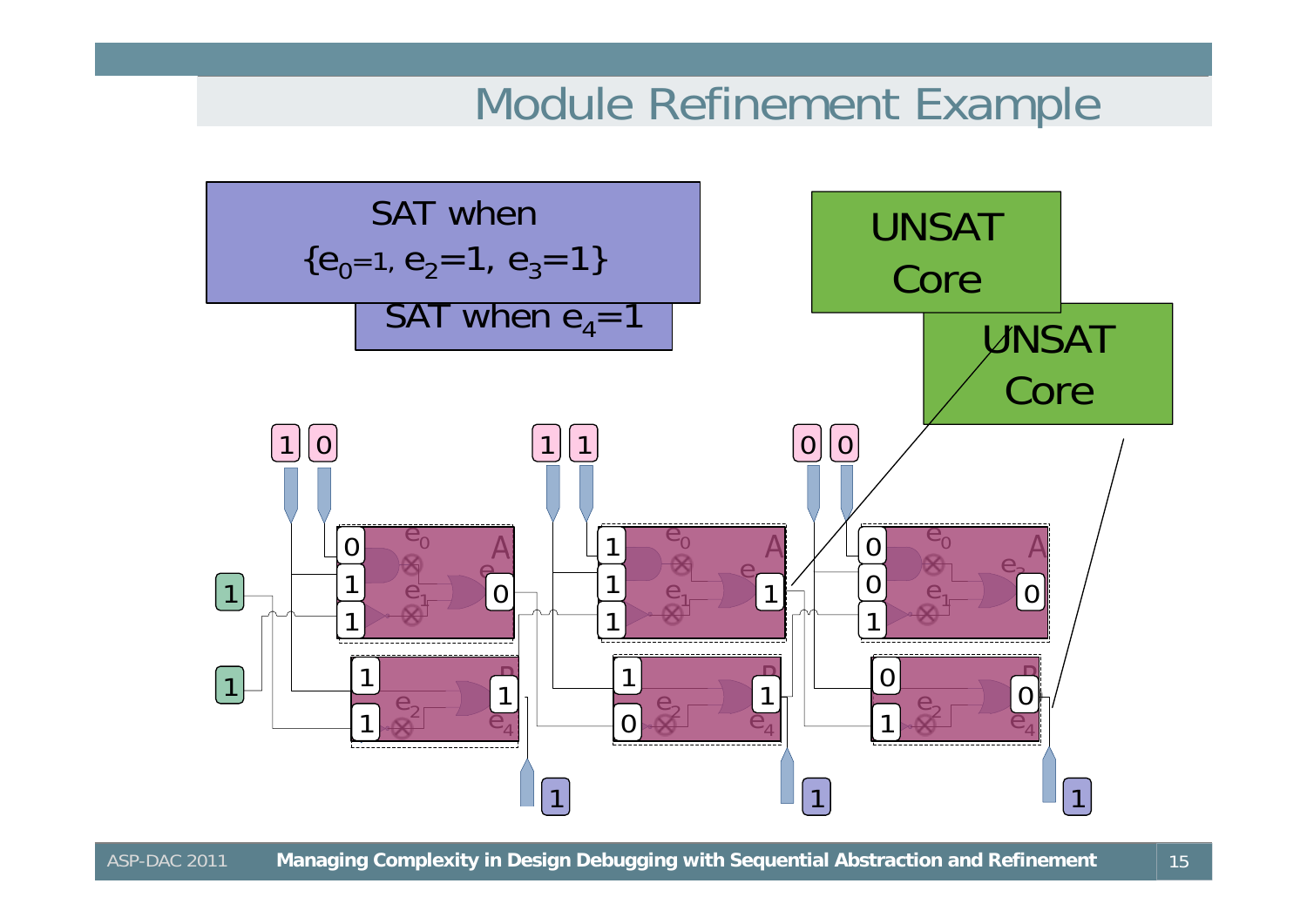## Sequential Refinement

16

## **Sequential Refinement**

- **Only refine modules in time-frames that are in** UNSAT core
- **Allows fine-grain refinement across time**
- **Smaller instances vs. many iterations**
- Use same exit condition as before
- **Refine windows** 
	- Refine all modules around radius  $r$  involved with the UNSAT core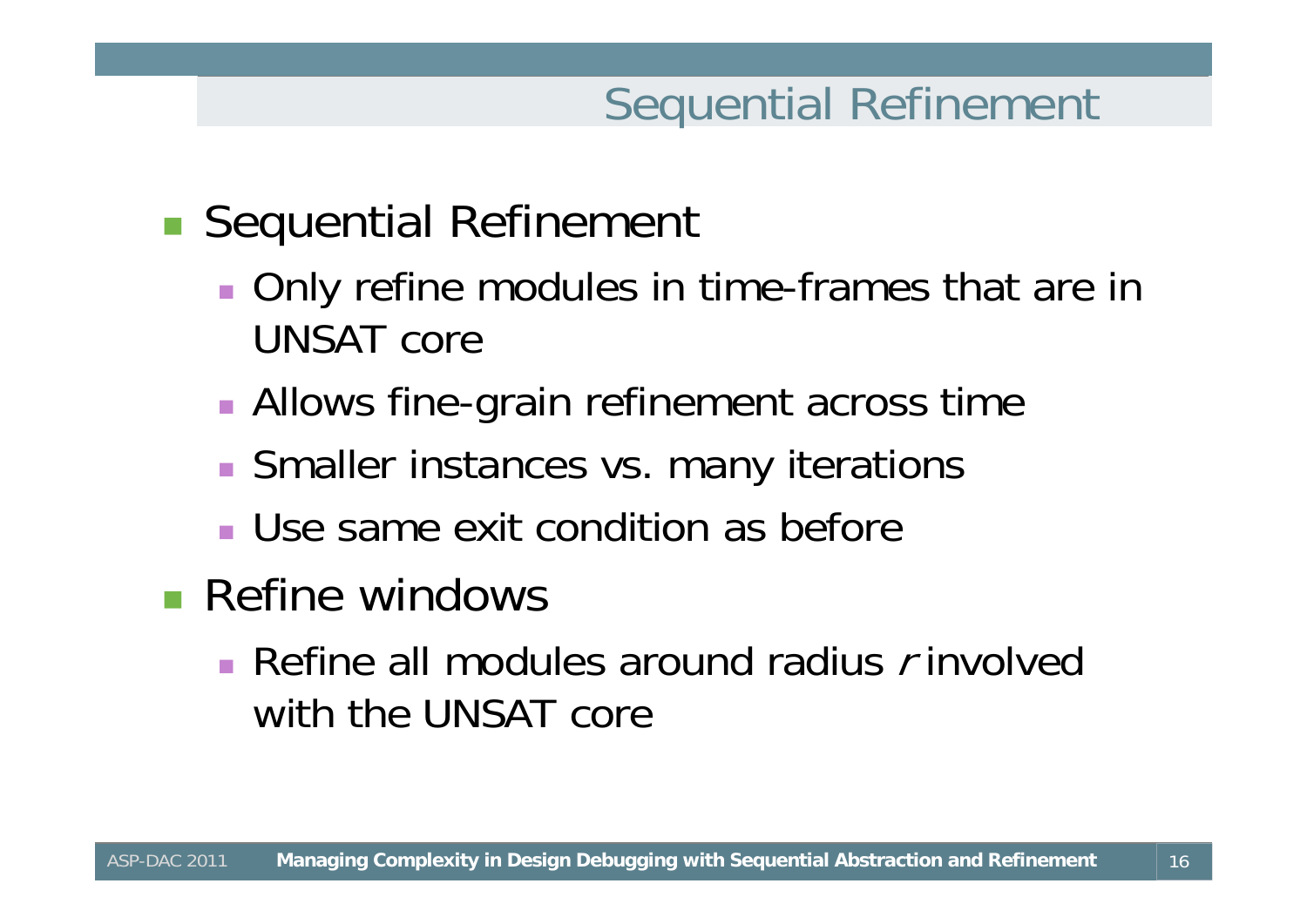#### Sequential Refinement Example

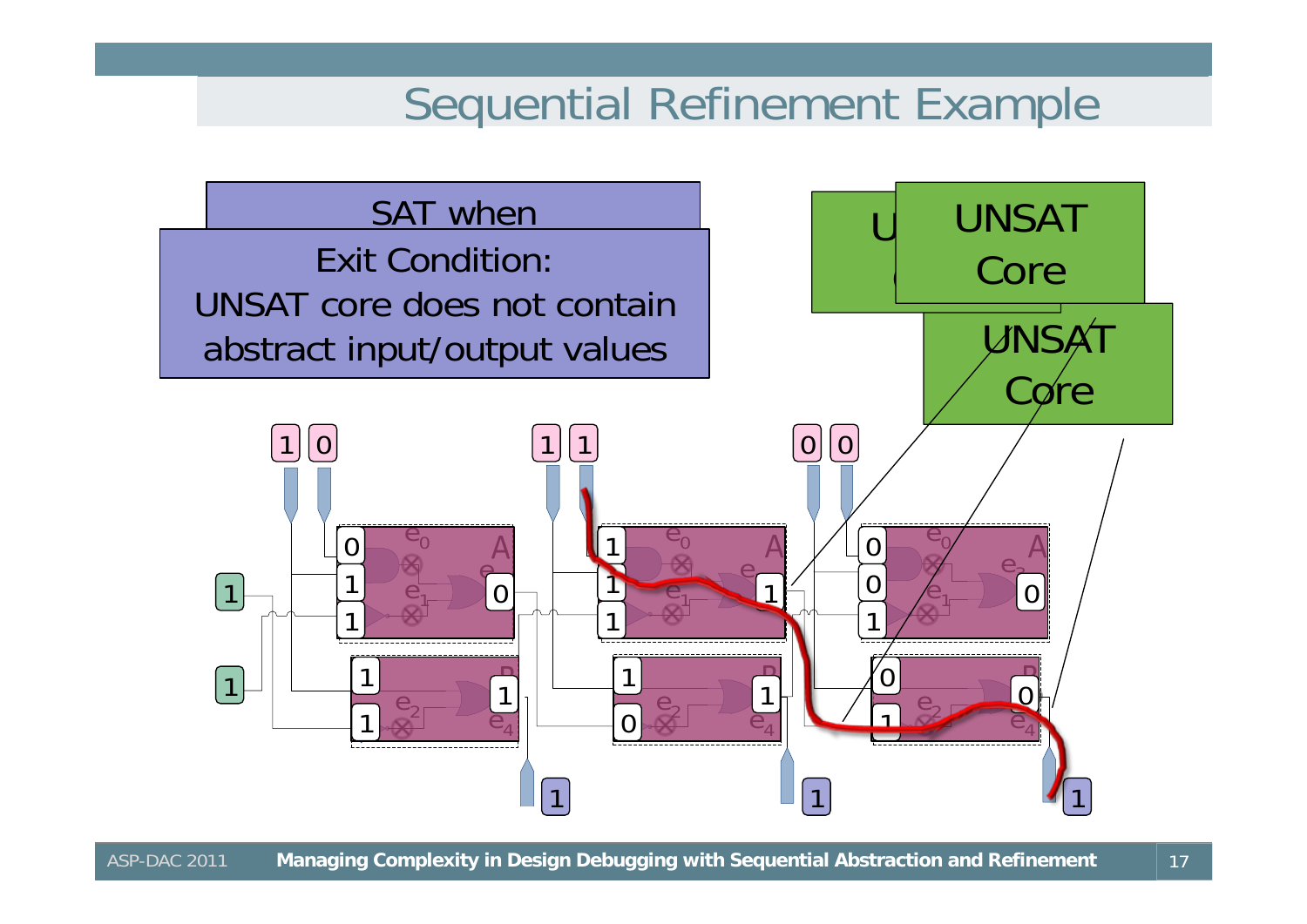#### Comparison to Previous Work

|                                    | <b>Previous Work</b><br>[Safapour et al.] | <b>Sequential</b><br><b>Abstraction &amp;</b><br><b>Refinement</b> |  |
|------------------------------------|-------------------------------------------|--------------------------------------------------------------------|--|
| <b>Abstraction</b>                 | <b>Neither</b>                            | Under-approximation                                                |  |
| <b>Refinement</b>                  | <b>Module</b>                             | Module/Time                                                        |  |
| <b>Debugging</b><br><b>Engine</b>  | Any                                       | <b>SAT-based</b>                                                   |  |
| <b>Exact</b><br><b>Solutions</b>   | <b>No</b><br>(over-approximation)         | Yes                                                                |  |
| <b>Error</b><br><b>Cardinality</b> | Requires increase                         | No increase                                                        |  |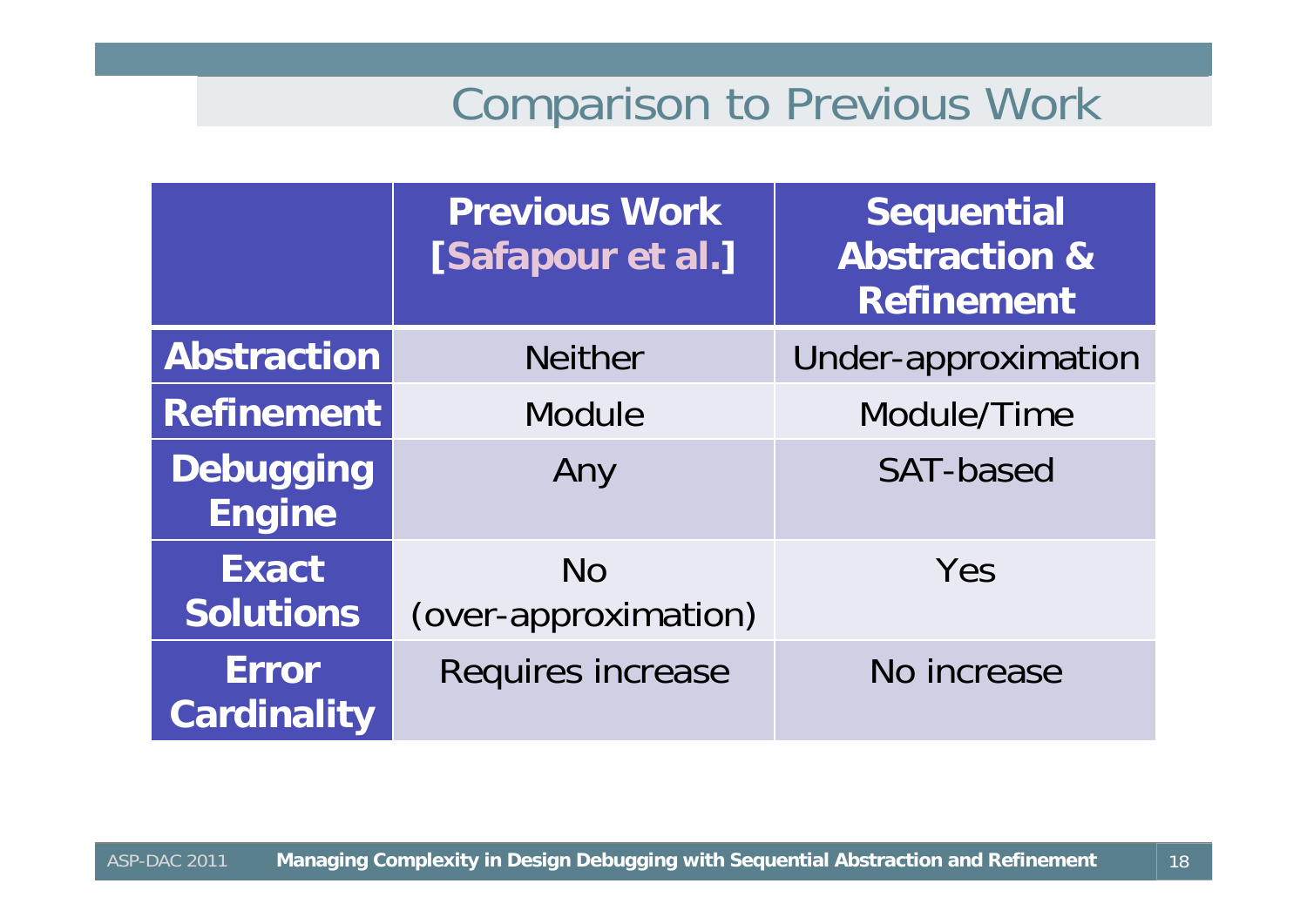### **Outline**

#### $\begin{bmatrix} 1 \\ 1 \end{bmatrix}$ Background

Sequential Abstraction and Refinement

# **Experiments**

- **Experimental Setup**
- Solved Instances
- Number of Solutions
- **Module vs. Sequential Refinement**

# ■ Conclusion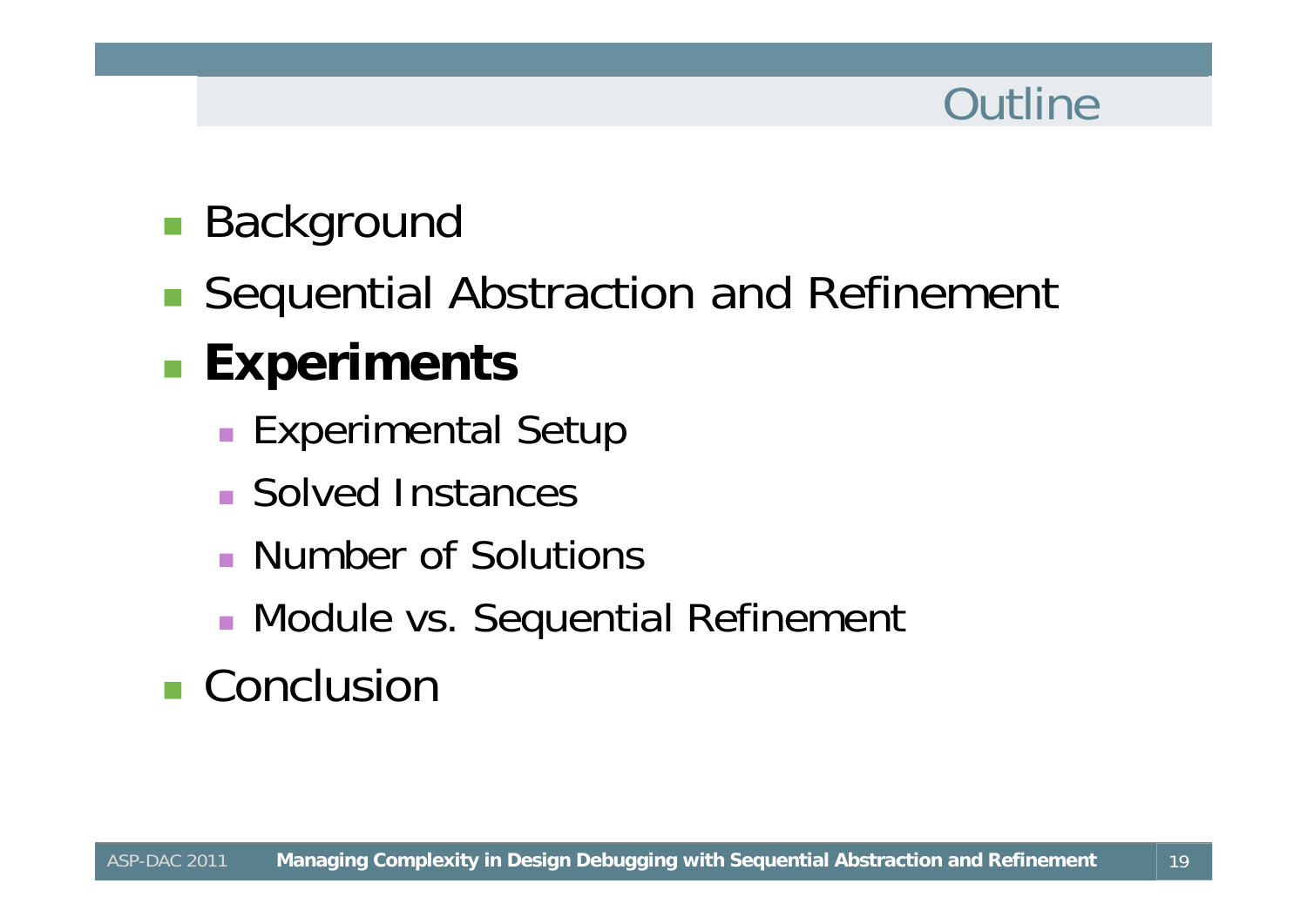### Experimental Setup

- Pentium Core 2, 2.66 Ghz, 8 GB ram
- 10 circuits from OpenCores.org and industrial partners
- **Inserted in a typical RTL error** 
	- $\mathcal{L}_{\mathcal{A}}$  Wrong assignment, missing case statement, incorrect operator, etc.
- **PicoSAT v913**
- Timeout: 3600 seconds
- Sequential Refinement Window: r=20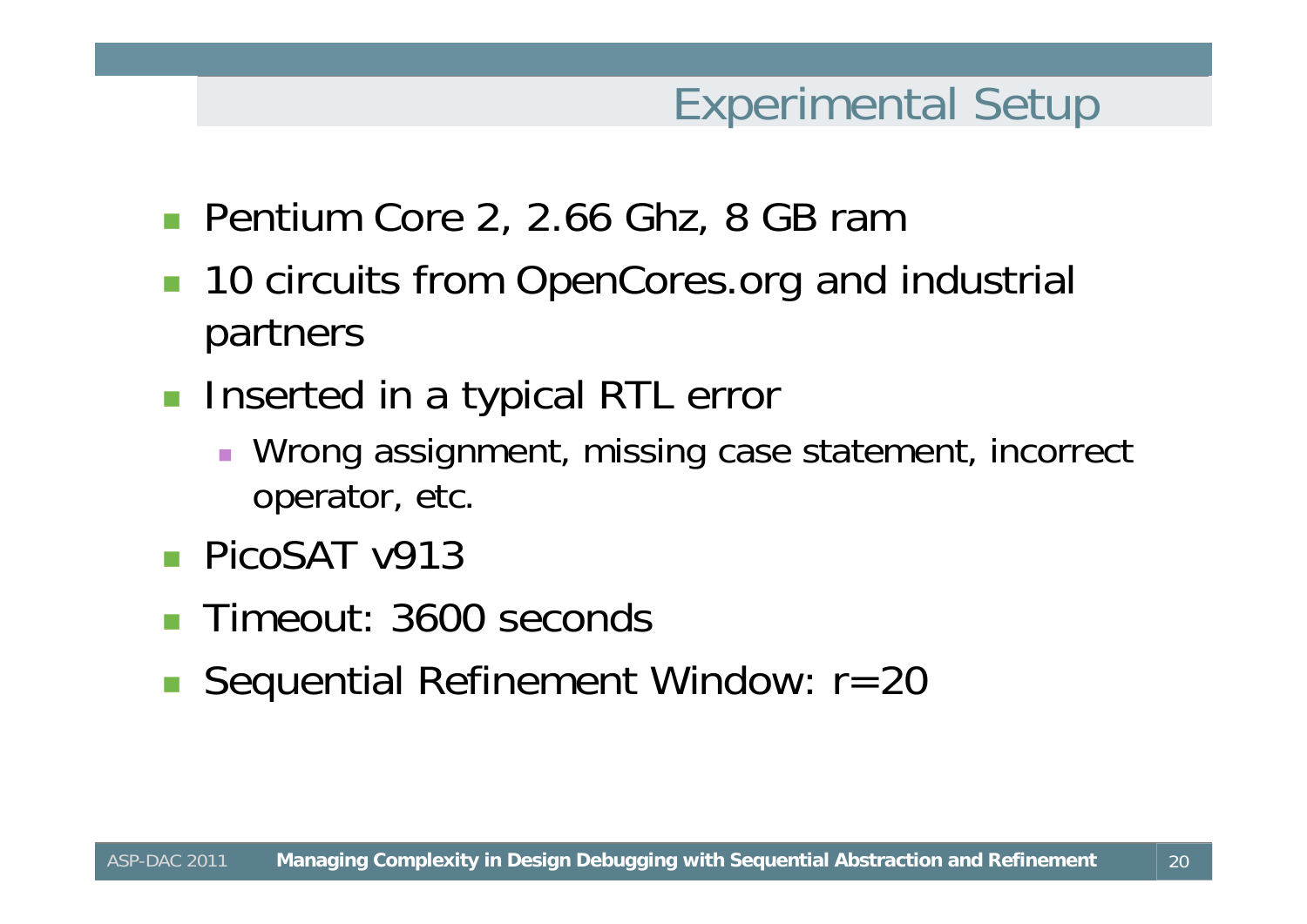#### Solved Instances



\* Suspect Refinement [Safarpour et al.]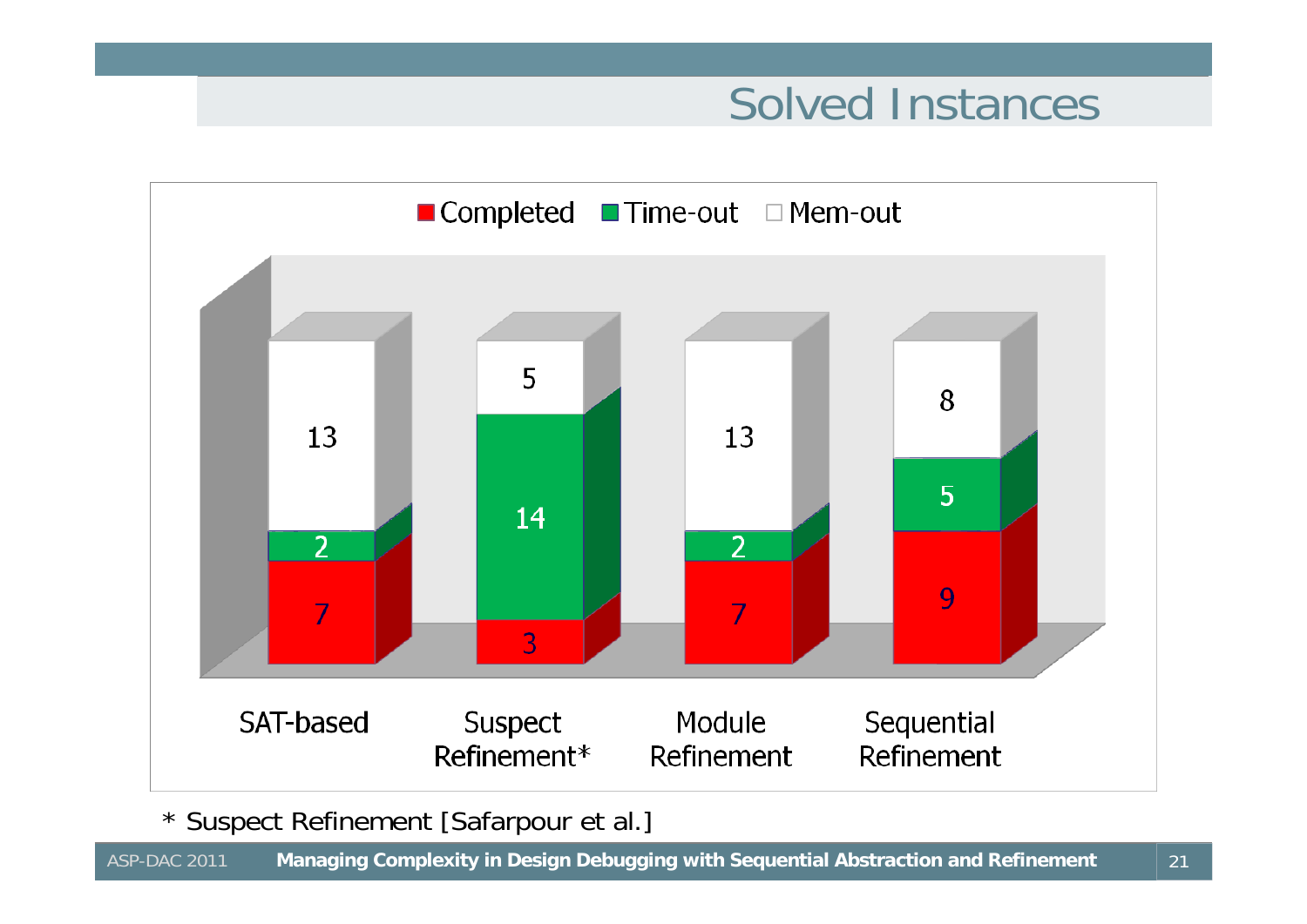### Number of Solutions

|         | <b>SAT-based</b> | Suspect *<br><b>Refinement</b> | <b>Module</b><br><b>Refinement</b> | <b>Sequential</b><br><b>Refinement</b> |
|---------|------------------|--------------------------------|------------------------------------|----------------------------------------|
| conmax1 |                  | 3                              | $\mathcal{S}$                      | 20                                     |
| fdct1   | $\overline{0}$   | 2450                           | 8                                  | 8                                      |
| fpu1    | $\overline{0}$   | 879                            | 5                                  | 15                                     |
| fxu1    | 24               | 1313                           | 24                                 | 24                                     |
| s_comm1 | O                | 213                            | 17                                 | 17                                     |
| vga1    |                  | 11                             |                                    | 14                                     |

 $\Box$ Sequential refinement returns solutions for all instances

\* Suspect Refinement [Safarpour et al.]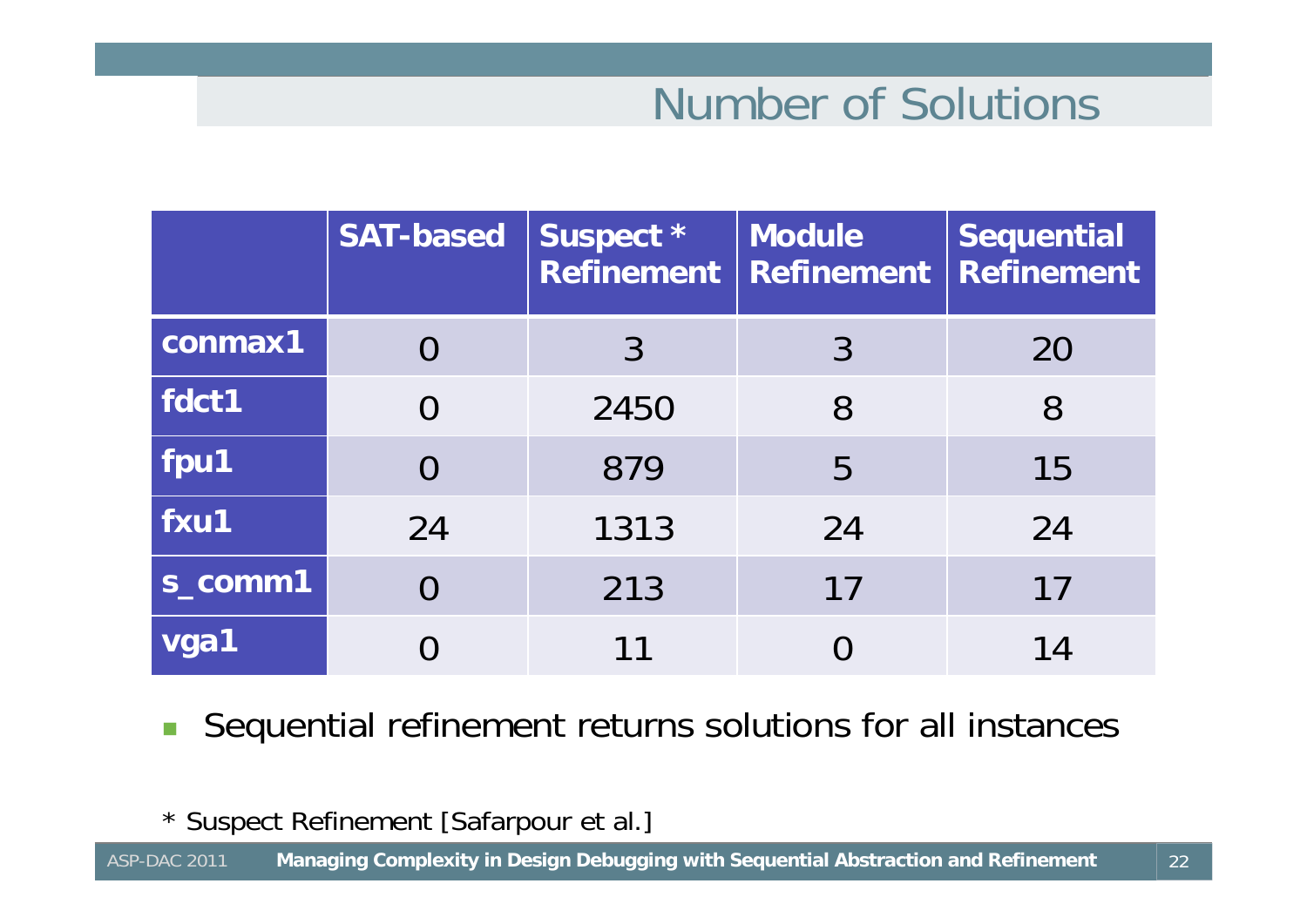#### Module vs. Sequential Refinement